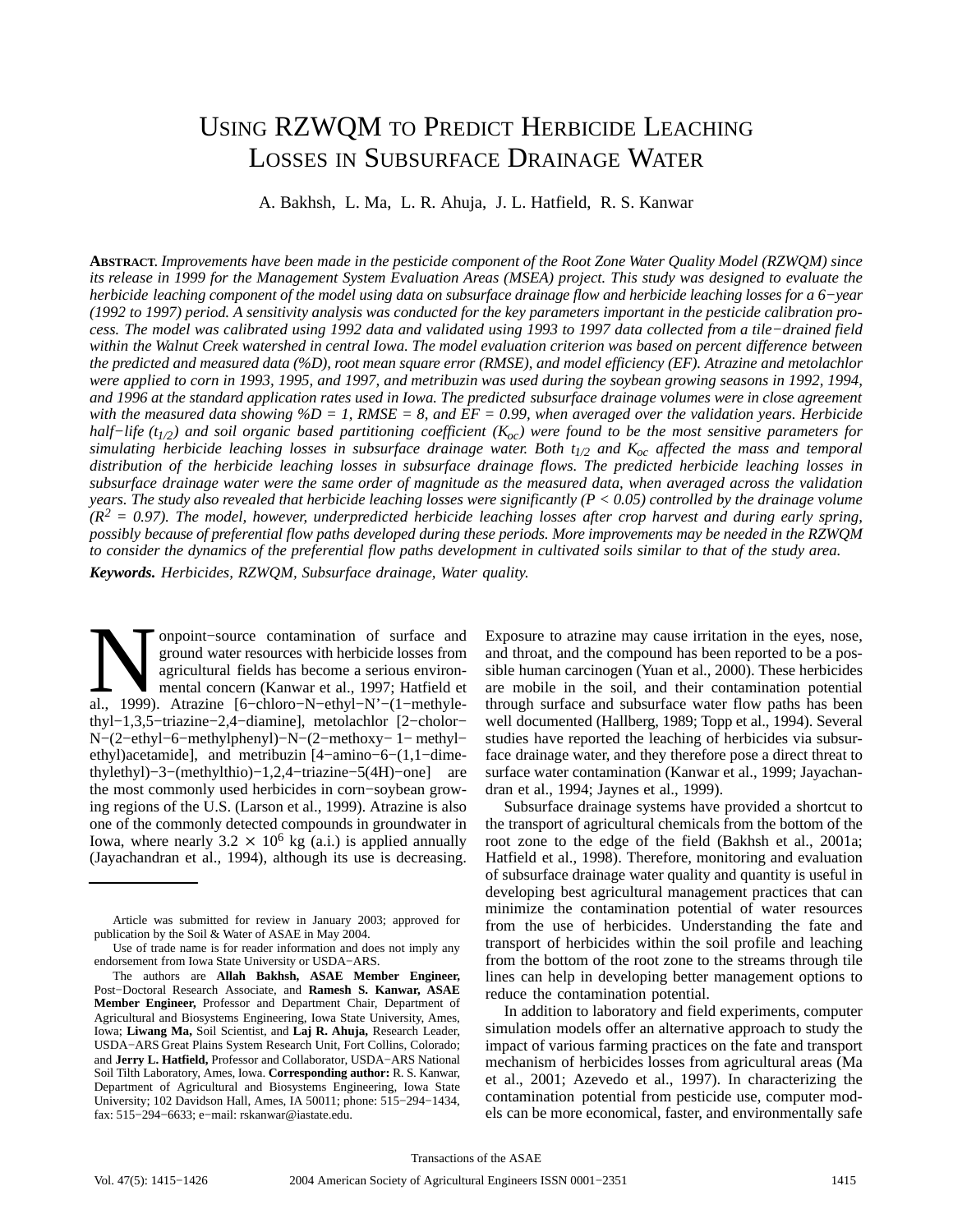screening tools in comparison with large field−scale experiments (Jaynes and Miller, 1999). These models, however, need to represent the effects of complex interactions among climate, soil, and management factors on the degradation, transport, and fate of the herbicides applied to the fields (Ahuja et al., 1999). Herbicide persistence has been modeled as directly correlated to soil water content and soil temperature (Walker, 1991). Moreover, models can be useful only when their predictions have been verified against field−measured data.

Various models such as GLEAMS (Leonard et al., 1987), PRZM (Carsel et al., 1984), OPUS (Smith and Ferreira, 1986), and LEACHM (Hutson and Wagnet, 1992) have been developed to assess the effects of agricultural chemicals on water quality. Another such soil−plant−atmosphere system model, the Root Zone Water Quality Model (RZWQM), has been developed to assess agricultural management effects on both water quality and crop production (Ma et al., 2000). The model integrates physical, chemical, and biological processes to simulate the effects of various agricultural management practices on plant growth, water movement, and chemical movement within and through the soil profile (Ahuja et al., 1999).

A team of USDA−ARS scientists is working to refine various algorithms of the RZWQM to better represent the complex interaction of soil, climate, and management factors on soil and water quality. The evaluation of various modules of the upgraded version of the RZWQM is an on−going process to improve its performance using field−measured data. In addition, many refinements have been made in the pesticide component of the model since its release for MSEA project studies (Ma et al., 2000). This study was designed to evaluate the pesticide component of the latest version of the RZWQM model with the following specific objectives:

- Calibrate and validate the subsurface drainage flow component of the RZWQM using data from 1992 through 1997 for a field within the Walnut Creek watershed in central Iowa.
- $\bullet$  Calibrate and validate the pesticide component of the model by simulating atrazine, metolachlor, and metribuzin leaching losses with subsurface drainage water from 1992 through 1997.
- $\bullet$  Conduct sensitivity analysis of the RZWQM using key parameters important in herbicide transport and leaching losses with subsurface drainage water.

# **WATER AND CHEMICAL TRANSPORT PROCESSES IN THE RZWQM**

The RZWQM is a process−based agricultural system model that can be used to assess the effects of different management options on the soil and water quality. It is a one−dimensional field−scale model (vertical in the soil profile) and assumes a layered soil profile that is uniform in the simulated field. The model uses the Green−Ampt equation to simulate infiltration and the one−dimensional Richard's equation to redistribute water within the soil profile. The model uses the modified Brooks−Corey equations to numerically represent the soil water retention and hydraulic conductivity relationships (Ahuja et al., 1999). The model divides the soil profile horizons into 10 mm depth increments down to the bottom of the profile to simulate

water and chemical movements during infiltration. Surface runoff is calculated as the difference between rainfall and the infiltration in each computational time step. Chemical transport within the soil matrix is calculated using a sequential partial displacement and mixing approach in 10 mm depth increments during infiltration process.

For chemical transport, the soil matrix is divided into mesopore (mobile) and micropore (immobile) regions. Initially, soil water and chemical in both regions are assumed to be in equilibrium. During successive infiltration steps, the displacement of solution in saturated soil layers occurs only in the mobile regions following a piston displacement approach, but diffusion continues between the two regions. Mixing also occurs within the mobile region after each displacement step. For a soil−adsorbed chemical, either a linear isotherm and instantaneous equilibrium adsorption or a first−order reversible kinetic adsorption−desorption is assumed to occur between the solution and the adsorbed phases in both regions (Ahuja et al., 1996). At the end of an infiltration event, both regions reach equilibrium conditions within each depth increment. Chemicals in the top−mixing zone (20 mm) are subjected to nonuniform mixing by raindrops during precipitation and transfer to runoff. The degree of mixing (*B*) between rainwater and soil solution is assumed to be complete at the soil surface  $(z = 0)$  and decreases exponentially with depth (*z*), as described by Ahuja (1986):

$$
B = e^{-bz} \tag{1}
$$

where *b* is a parameter that is a function of soil type, surface roughness, and cover conditions, and *z* is the depth below the soil surface. Pesticide processes simulate the transformation and metabolism of a pesticide in different compartments of the soil−water−plant environment. Pesticides applied on plant and plant residues are subjected to degradation and wash−off losses. Pesticide degradation in the soil matrix is assumed to follow the first−order dissipation equation (Ahuja et al., 1996):

$$
\frac{dC}{dt} = -kC\tag{2}
$$

where *C* is pesticide concentration, *k* is a degradation rate constant  $(k = 0.693/half-life)$ , and *t* is the time elapsed since pesticide application. This equation works well for initial degradation, but often not at later stages. The RZWQM provides four options for pesticide degradation modeling. These include: lumped dissipation, consisting of a one− compartment model (eq. 2) and a two−compartment model (two *k* values); individual dissipation; and the daughter products dissipation. The equilibrium process of sorption is assumed to be linear and instantaneous, as given below (Ahuja et al., 1996):

$$
C_s = \mathbf{K}_d C_l \tag{3}
$$

where  $C_s$  ( $\mu$ g g<sup>-1</sup>) and  $C_l$  ( $\mu$ g mm<sup>-3</sup>) are pesticide concentrations on the soil solid phase and in solution, respectively, and K*d* is the overall partitioning coefficient, which is estimated from soil organic carbon coefficient (K*oc*):

$$
\mathbf{K}_d = \mathbf{K}_{oc} f_{oc} \tag{4}
$$

where  $f_{oc}$  is the fractional soil organic carbon content in the soil, which can be calculated from the soil organic matter.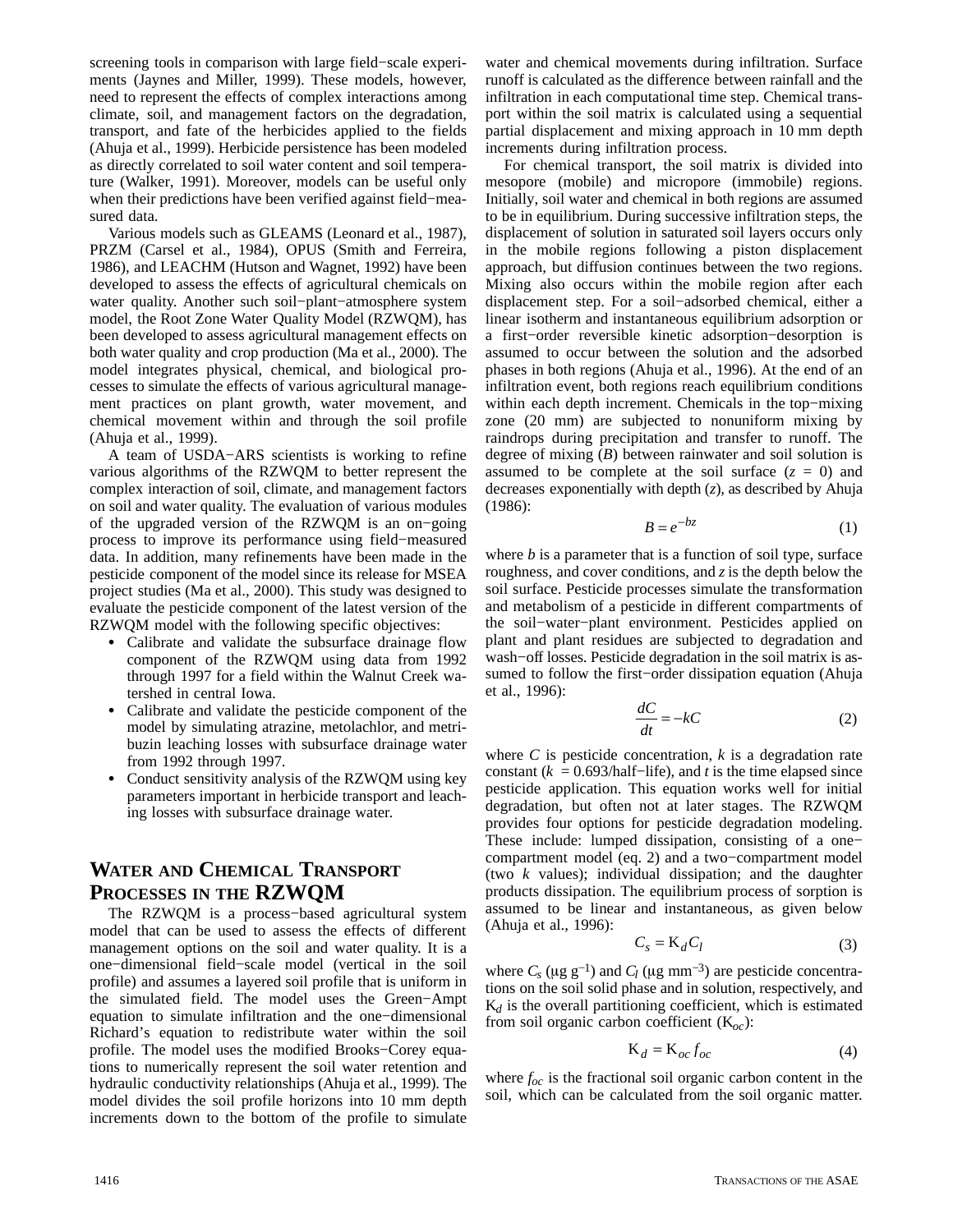**Table 1. Soil horizon properties of the study field used as model input (source: USDA, 1994).**

|                         | Depth | Bulk<br>Density <sup>[a]</sup> |          | Field                   | Hydraulic<br>Conductivity <sup>[a]</sup> | Soil Texture (%) |      |      |
|-------------------------|-------|--------------------------------|----------|-------------------------|------------------------------------------|------------------|------|------|
| Horizon                 | (m)   | $(Mg\ m^{-3})$                 | Porosity | Capacity <sup>[a]</sup> | $(mm h^{-1})$                            | Sand             | Silt | Clay |
|                         | 0.16  | 1.20                           | 0.55     | 0.28                    | 35                                       | 25               | 42   | 33   |
| ◠                       | 0.27  | 1.24                           | 0.53     | 0.28                    | 35                                       | 24               | 40   | 36   |
| $\overline{\mathbf{a}}$ | 0.66  | 1.30                           | 0.51     | 0.28                    | 35                                       | 26               | 39   | 35   |
| 4                       | 0.92  | 1.32                           | 0.50     | 0.27                    | 35                                       | 26               | 40   | 34   |
|                         | 1.12  | 1.41                           | 0.47     | 0.24                    | 35                                       | 26               | 41   | 33   |
| 6                       | 1.48  | 1.65                           | 0.38     | 0.13                    | 35                                       | 44               | 36   | 20   |
|                         | 2.50  | 1.78                           | 0.33     | 0.16                    | 6                                        | 39               | 42   | 19   |
| $\circ$<br>Ω            | 2.94  | 1.78                           | 0.33     | 0.14                    | 6                                        | 52               | 32   | 16   |

[a] Adjustments were made during calibration.

More details on the pesticide component of RZWQM can be found in Ahuja et al. (1999).

### **MATERIALS AND METHODS**

A 44.5 ha field within the Walnut Creek watershed near Ames, Iowa (41° 55' N, 93° 40' W) was selected as part of the Management System Evaluation Areas (MSEA) project. This site was extensively monitored for subsurface drainage flows and herbicide losses with subsurface drainage water from 1992 through 1997. The field was owned and managed by a farmer−cooperator and located in Major Land Resource Area 103, highly suitable for row crop production. Soils in the Walnut Creek watershed were formed in calcareous glacial till deposited within the Des Moines lobe during the Wisconsin glaciation. The topography is relatively level with minor variations in relief around depressional areas. The field is poorly drained and has high seasonally water table and, therefore, benefits from a subsurface drainage system (Hatfield et al., 1999).

This field is comprised of Canisteo (fine−loamy, mixed (calcareous), mesic typic haplaquolls), Clarion (fine−loamy, mixed, mesic typic hapludolls), Harps (fine−loamy, mesic typic calciaquolls), Nicollet (fine−loamy, mixed, mesic aquic hapludolls), Okoboji (fine, montmorillonitic, mesic cumulic haplaquolls), and Webster soils with a major portion (34%) of Webster soil (fine−loamy, mixed, mesic typic haplaquolls) in the field. Soil physical properties of Webster soil (USDA, 1994) were used as input values to the model (table 1). The field had been under long−term corn−soybean rotation with chisel plowing in the fall after corn harvest and spring cultivation before planting and field cultivation during the growing season to control weeds. Corn (*Zea mays* L.) was planted in 750 mm rows in 1993, 1995, and 1997. Soybean (*Glycine max* L.) was planted in 350 mm rows in 1992, 1994, and 1996. Nitrogen fertilizer at the rate of 90 kg ha−1 was applied to corn as NH<sub>3</sub> injected one week before planting, and no N−fertilizer was applied to soybean (table 2). The commonly used herbicides in the corn−belt regions of the Midwest are atrazine and metolachlor, which were applied to corn. Metribuzin was used during soybean growing seasons at the standard rates used in Iowa (Hatfield et al., 1999). The amount, method, and application times for herbicide applications are given in table 2.

The Walnut Creek watershed is mostly drained by a system of subsurface field drains (tiles) that feed into a network of large subsurface drains maintained by county drainage districts (Jaynes et al., 1999). The rapid delivery of

groundwater by subsurface drains into stream ditches is a defining characteristic of the watershed; therefore, subsurface drains were monitored on a field basis within the watershed. The study field was drained by a single subsurface drain installed at approximately 1.2 m depth below the ground surface. The setup for monitoring subsurface drainage flow included a FLO−TOTE system (Marsh−McBirney, Inc., Frederick, Md.) to collect and record within−pipe flow data. Water samples were collected for chemical analysis by an auto−sampler (model 3700, ISCO, Lincoln, Neb.) programmed to collect samples based on volume of water discharged. These units were checked weekly for proper operation and correct performance. Herbicide concentrations (mg  $L^{-1}$ ) in subsurface drainage water samples were analyzed following the procedure described by Hatfield et al. (1999). The herbicide load in subsurface drainage water (kg ha−1) was calculated on a daily basis by multiplying the herbicide concentrations (mg  $L^{-1}$ ) by the subsurface drainage (mm) and dividing it by 100 (conversion factor). The daily herbicide loads were added to calculate the total amount of herbicide leached annually with subsurface drainage water.

#### **MODEL PARAMETERIZATION AND CALIBRATION**

The model parameterization and calibration process was followed as described in Ahuja et al. (1999) and Bakhsh et al. (2001b). Soil properties data were grouped into eight soil layers depending on the texture of the soil profile (table 1). A deep soil profile of 2.94 m was modeled, which was required for simulating water table fluctuations and subsurface drainage flows. The drainable porosity (difference between porosity and field capacity) and hydraulic conductivity were the key parameters in calibrating subsurface

| Table 2. Schedule of management activities for the study field. |  |  |  |
|-----------------------------------------------------------------|--|--|--|
|-----------------------------------------------------------------|--|--|--|

| Year | Crop    | Planting<br>Date | Harvesting<br>Date | Fertilizer <sup>[a]</sup> |
|------|---------|------------------|--------------------|---------------------------|
|      |         |                  |                    |                           |
| 1992 | Soybean | 15 May           | 15 Oct.            | None                      |
| 1993 | Corn    | 1 May            | 30 Oct.            | 90 kg/ha                  |
| 1994 | Soybean | 1 May            | $25$ Oct.          | None                      |
| 1995 | Corn    | 15 May           | $20$ Oct.          | 90 kg/ha                  |
| 1996 | Soybean | 15 May           | $25$ Oct.          | None                      |
| 1997 | Corn    | 5 May            | 1 Nov.             | 90 kg/ha                  |

[a] NH<sub>3</sub> injected 1 week before planting using spoke injector, chisel plow in fall one week after corn harvest, and field cultivation 1 week before planting and 3 weeks post−emergence for weed control. Atrazine applied to corn during planting as broadcast (0.68 kg ha−1), metolachlor applied to corn 30 days before planting as broadcast (1.81 kg ha−1), and metribuzin applied to soybean during planting as broadcast (0.56 kg ha<sup>-1</sup>).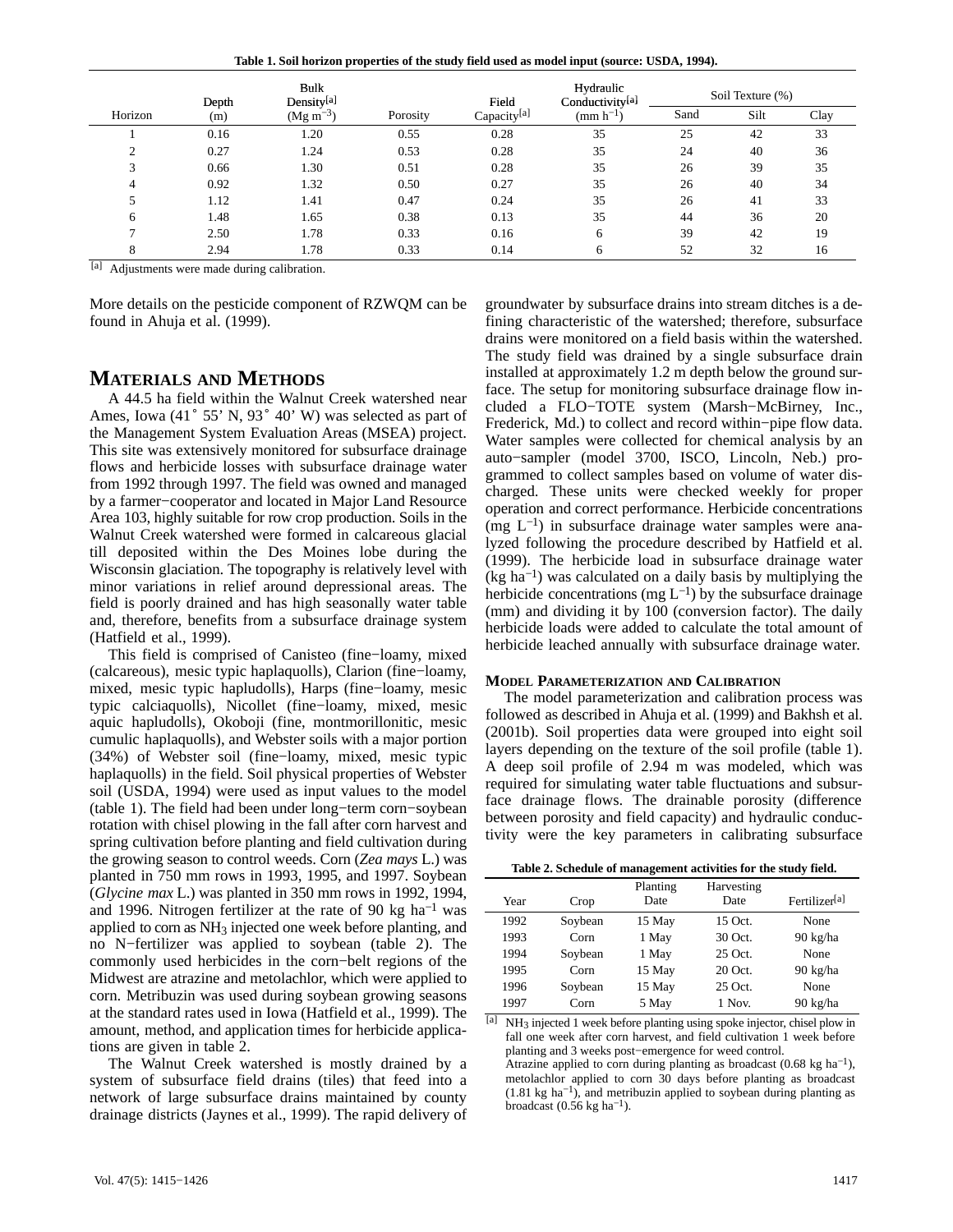drainage flow simulations. Meteorological data that were used in the model input file, such as wind speed, total radiation, actual and saturated vapor pressures, and air temperature, were measured every minute and averaged every 60 min at a location less than 2 km from the site. On−site measured rainfall data were used to prepare the breakpoint data file (Jaynes and Miller, 1999). Further details on the model initialization and hydrologic calibration can be found in Bakhsh et al. (2001b). After the calibration of the subsurface drainage module, the pesticide component of the model was calibrated to simulate the herbicide losses with subsurface drainage water.

The model was run for the 10−year period (1981 to 1991) prior to the simulation period of 1992 through 1997 to initialize the herbicide concentrations in the soil profile. The output herbicide concentrations in the soil profile, at the end of 10−year continuous simulations for a corn−soybean rotation system, were used directly as the initial values for the calibration year (1992). The model was calibrated using 1992 data of atrazine, metolachlor, and metribuzin losses in subsurface drainage water, and validated using 1993 to 1997 data. After the calibration of the pesticide module, simulations were made with a single continuous run from 1992 through 1997, and no parameter was changed for the validation period. In addition to many other herbicide characteristics responsible for its degradation, only two parameters, i.e., herbicide half−life and the partitioning coefficient based on soil organic carbon (K*oc*), were used to calibrate the pesticide module.

Using  $K_{oc}$  has an advantage over using  $K_d$  (the overall partitioning coefficient) because it is associated with the soil organic carbon, which can vary from soil layer to layer and the model takes care of this effect during K*d* computation for each computational layer. The K*oc* values, however, may vary by a factor of 1 to 3, with the average value determined in the laboratory under controlled conditions (Knisel and Turtola, 2000). K*oc* is a sensitive parameter in herbicide simulations; therefore, its site−specific value and range of spatial variation in the field are desirable for adequate simulation results.

The second most important parameter, used during pesticide calibration module, is the pesticide half−life in the soil. It determines the pesticide persistence in the soil profile and affected pesticide loss in subsurface drainage water, which percolates through the soil profile to reach the subsurface drainage tile lines. A specific half−life describes the degradation rate of the pesticide residing at a specific place. The RZWQM simulates pesticide fate using data from four compartments, i.e., foliar, residue, soil surface, and soil layers, and provides the option to assign half−life value for each compartment. Within each compartment, the user can assign a lumped soil layer half−life in addition to aerobic and anaerobic half−life values. The model also provides the option to adjust the half−life value according to the soil depth. This study, however, made use of the aerobic half−life option in the soil layer system because pesticide persistence is greatly affected by soil moisture and soil temperature values (Walker, 1991). Herbicide leaching losses in drainage water were adjusted by changing the half−life parameter. The herbicide leaching losses decreased with decrease in half− life and increased with increasing half−life.

Initially, calibration was started with default values and changes were made in half−life as well as in the K*oc* values to minimize the difference between measured and predicted data and to match the temporal distribution of the herbicide leaching losses. After calibration, a single model run was made from 1992 through 1997, but validation was performed using data from 1993 to 1997. The following model evaluation criteria were used.

#### *Percentage of Difference (%D)*

The goodness of fit statistic was %D, which represents the percentage of difference between the predicted (*P*) and observed (*O*) data (Ahuja et al., 1999):

% 
$$
D = \frac{P - O}{O} \times 100
$$
 (5)

The standard way of validating a model, however, is to apply certain tests to assess the goodness of fit of the model predictions. Loague and Green (1991) and Vinten et al. (1991) applied the following measures to judge the model's prediction capability:

#### *Root Mean Square Error (RMSE)*

The value of RMSE should be equal to zero for a model showing perfect fit between the observed and predicted data:

$$
RMSE = \frac{\left[\sum_{i=1}^{n} (P_i - O_i)^2 / n\right]^{0.5}}{\overline{O}} \times 100
$$
 (6)

#### *Model Efficiency (EF)*

EF is a measure of the deviation between model predictions and measurements relative to the scattering of the observed data. This parameter is calculated using the Nash and Sutcliffe (1970) relationship, and its value is 1.0 for a perfect fit:

$$
EF = 1 - \frac{\sum_{i=1}^{n} (P_i - O_i)^2}{\sum_{i=1}^{n} (O_i - \overline{O})^2}
$$
 (7)

#### *Coefficient of Residual Mass (CRM)*

This indicator shows the difference in observed and predicted data relative to the observed data and is similar to the percentage of difference discussed above when multiplied by 100:

$$
CRM = \frac{\left(\sum_{i=1}^{n} O_i - \sum_{i=1}^{n} P_i\right)}{\sum_{i=1}^{n} O_i}
$$
\n(8)

where  $P_i$  and  $O_i$  are the predicted and observed values, respectively,  $\overline{O}$  is the average of the observed data, and *i* is the number of observations ranging from 1 to *n*.

#### **PARAMETER SENSITIVITY ANALYSIS**

The partitioning coefficient based on soil organic carbon (K*oc*) and the half−life parameters were found to be sensitive in adjusting herbicide leaching losses in subsurface drainage water. Therefore, sensitivity analysis of these two parameters was carried out to assess their effects on herbicide leaching losses. The calibrated and validated model was used for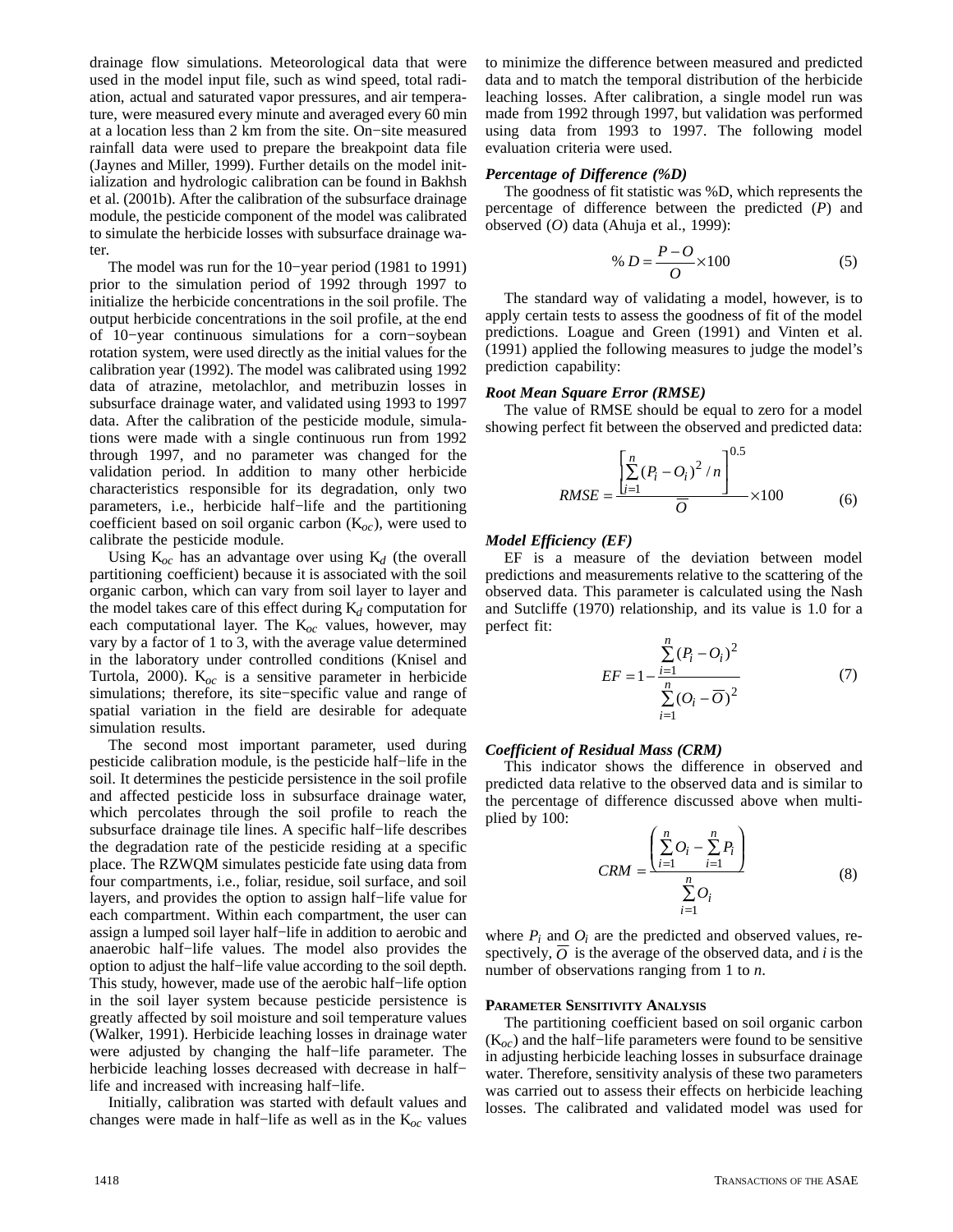| Parameters                                                                                     | Atrazine              | Metolachlor           | Metribuzin         |
|------------------------------------------------------------------------------------------------|-----------------------|-----------------------|--------------------|
| Aerobic half-life<br>in soil layer (days)[a]                                                   | 32                    | 70                    | 13                 |
| Soil organic carbon<br>sorption coefficient<br>$(K_{oc})$ (cc g <sup>-1</sup> ) <sup>[a]</sup> | 80                    | 230                   | 120                |
| Water solubility<br>$(mg L^{-1})$                                                              | 33                    | 530                   | 1220               |
| Vapor pressure<br>(mm Hg)                                                                      | $2.89 \times 10^{-7}$ | $3.14 \times 10^{-5}$ | $1 \times 10^{-5}$ |

[a] Adjustments were made during calibration.

sensitivity analysis. The K*oc* values were changed from 50 to 250 cc g<sup>-1</sup> with an increment of 50 cc g<sup>-1</sup> for atrazine, metolachlor, and metribuzin. During sensitivity analysis, all herbicides were assumed to be applied during planting at their standard application rates (table 3). All other parameters were kept constant, and only K*oc* effects on herbicide leaching losses were simulated. Similarly, half−life effects on herbicide leaching in subsurface drainage water were simulated by changing the half−life values of all herbicides from 20 to 100 days, in increments of 20 days, while no other parameter was changed.

## **RESULTS AND DISCUSSION**

#### **MODEL CALIBRATION PARAMETERS**

The hydrology module was calibrated first, and the partitioning of precipitation was checked to account for the amount of surface runoff, evapotranspiration, and subsurface drainage flows that were simulated, using literature data (Hatfield et al., 1999; Jaynes and Miller, 1999). This partitioning should be acceptable in addition to comparison of the measured data. This means that if measured data for all of the water balance components are not available, which is the common case for most of the sites, then the values of various hydrologic components should be within the range for the study area. This analysis also shows which water balance components are being overestimated or underestimated. From here, fine−tuning of the variables starts according to the required output variables (Hanson et al., 1999).

In this study, subsurface drainage flow data were available; therefore, the drainable porosity (DP) was the main parameter used to control the accuracy in the predictions of subsurface drainage flows. Porosity calculations are also implicit in bulk density values. Moreover, infiltration into the soil profile is enhanced if bulk density for the top layer is decreased. For example, if the model is simulating more runoff, then decreasing the bulk density value for the top soil layer will increase infiltration and accordingly decrease the runoff. Similarly, percolation from layer to layer is controlled by the DP and hydraulic conductivity values. If more water is retained in the top layer, it will also allow more evapotranspiration. Therefore, calibration of the subsurface drainage flow involves adjustment of the DP and hydraulic conductivity for the entire soil profile so that acceptable subsurface drainage flows can be simulated. The adjustment in the values of these properties incorporates the spatial variability effects and enables the single soil profile to simulate integrated effects of soil properties on subsurface

drainage simulation for the entire field (Bakhsh and Kanwar, 2001). The calibration criteria in this study were to minimize the difference between predicted and measured data and match the predicted and measured drainage flow hydrographs. DP values ranged from 0.19 for the bottom soil horizon to 0.27 for the top soil horizon, which can be associated with the change in bulk density values and the retention of water in the soil profile. After calibrating the model for 1992 data, a continuous simulation was conducted from January 1, 1992, through December 31, 1997. This single−run model simulation overcomes the problems of initializing the input data when models are run for several growing seasons. More details on model calibration can be found in Bakhsh et al. (2001b), Ahuja et al. (1999), and Ma et al. (1998).

The year 1992 was selected as the calibration year because it had an annual precipitation of 800 mm, which is close to the 30−year normal precipitation of 818 mm at this site (Hatfield et al., 1999). The study period experienced variability in precipitation, ranging from a wet year in 1993 (1290 mm) to a dry year in 1994 (560 mm), and near−average precipitation in 1995 (723 mm), 1996 (895 mm), and 1997 (671 mm). About 25% of the average annual precipitation contributed as subsurface drainage flow for this experimental field.

Leaching of herbicides also depends on its adsorption characteristics. The potential for leaching losses of herbicides in subsurface drainage water increased as K*oc* values decreased. The fraction of the pesticide loss with pore water is determined by  $K_d$ , as given by equations 3 and 4. In addition, K*oc* sensitivity also depends on soil organic carbon; therefore, pesticide leaching is most sensitive to K*oc* values. The K*oc* affected herbicide transport with subsurface drainage water. K*oc* values ranged from 80 cc/g for atrazine to 120 cc g<sup>-1</sup> for metribuzin and 230 cc g<sup>-1</sup> for metolachlor. A wide range of K*oc* values has been reported in the literature. These values vary according to the soil organic matter and soil moisture contents (Gaynor et al., 2000; Kladivko et al., 1999; Jaynes and Miller, 1999).

Herbicide degradation or persistence in the soil was affected by half−life, which also affected the temporal distribution of herbicide leaching in subsurface drainage water. The persistence of herbicides in the soil−water environment applied in this study increased in the order of metribuzin < atrazine < metolachlor (table 3). The calibrated values of half−life for metribuzin, atrazine, and metolachlor were 13, 32, and 70 days, respectively. These values are close to those reported by Gaynor et al. (2000) studying the same herbicides in Brookston soil. Metribuzin had the shortest half−life and resulted in the minimum leaching losses, whereas metolachlor had the longest half−life and gave the maximum leaching losses with subsurface drainage water (table 4). Further details of K*oc* and half−life effects on herbicide leaching will be discussed in the Sensitivity Analysis section.

#### **HERBICIDE LEACHING LOSSES WITH SUBSURFACE DRAINAGE WATER**

The rainfall variability over the years affected the subsurface drainage volume, which ranged from a low of 68 mm in 1994 to a high of 600 mm in 1993 because of the significant relationship ( $P < 0.05$ ) between annual precipitation and the annual subsurface drainage volume for the study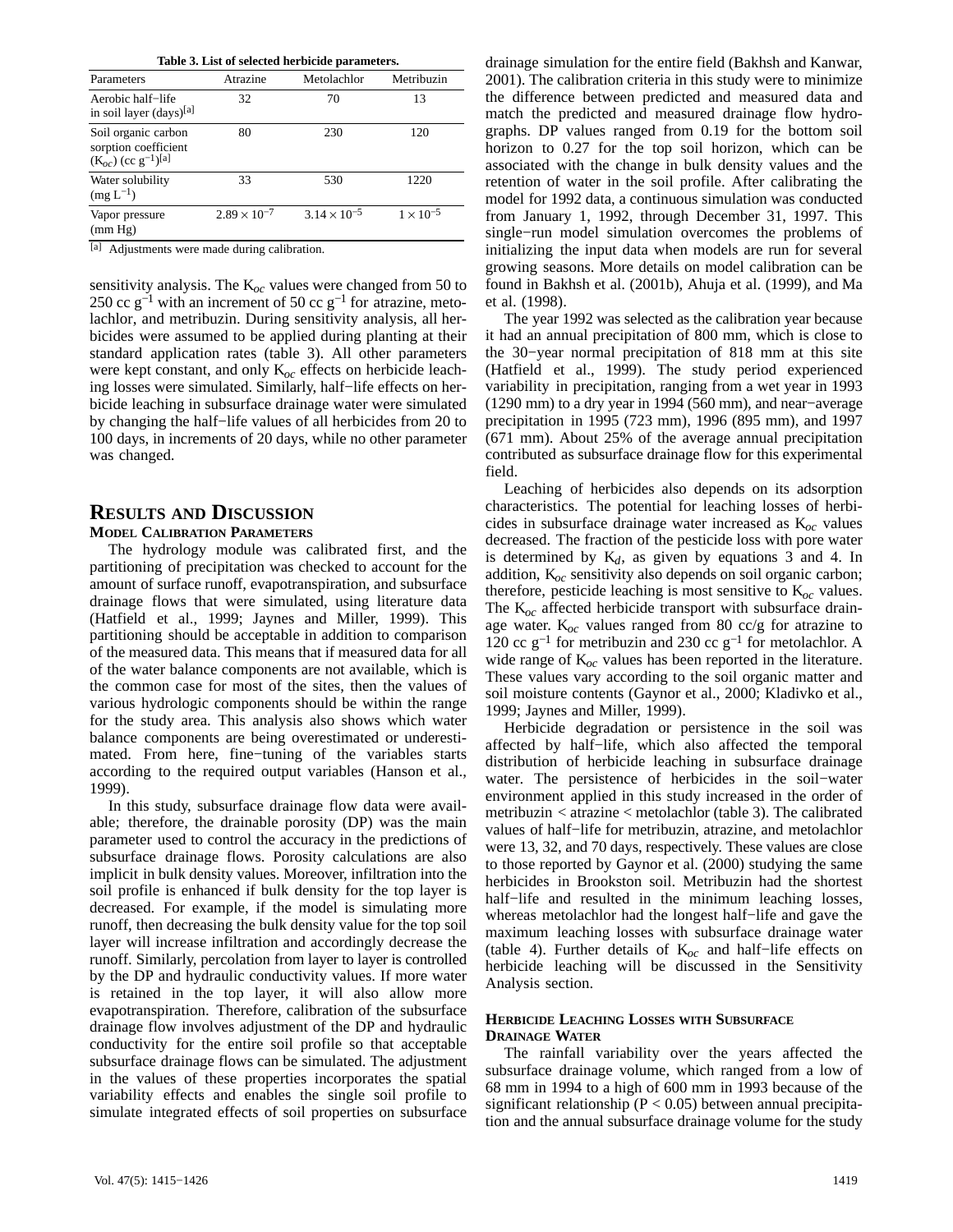**Table 4. RZWQM simulations of herbicide loss in subsurface drainage water from 1992 to 1997 with various model performance indicators.**

|                                                                        | All Years <sup>[a]</sup> |       |       |       |       | Validation Years (1993 to 1997) <sup>[b]</sup> |         |        |             |      |            |
|------------------------------------------------------------------------|--------------------------|-------|-------|-------|-------|------------------------------------------------|---------|--------|-------------|------|------------|
| Variable                                                               | 1992                     | 1993  | 1994  | 1995  | 1996  | 1997                                           | Average | %D     | <b>RMSE</b> | EF   | <b>CRM</b> |
| Annual precipitation (mm)                                              |                          |       |       |       |       |                                                |         |        |             |      |            |
|                                                                        | 800                      | 1290  | 560   | 723   | 895   | 671                                            | 823     |        |             |      |            |
| Subsurface drainage (mm)                                               |                          |       |       |       |       |                                                |         |        |             |      |            |
| Observed                                                               | 117.0                    | 606.3 | 67.8  | 124.7 | 207.1 | 106.6                                          | 222.5   |        |             |      |            |
| Predicted                                                              | 108.6                    | 585.3 | 57.6  | 152.3 | 206.7 | 118.0                                          | 223.9   | 0.7    | 7.6         | 0.99 | 0.0        |
| Atrazine leaching loss via subsurface drainage flow (mg $ha^{-1}$ )    |                          |       |       |       |       |                                                |         |        |             |      |            |
| Observed                                                               | 237.3                    | 974.8 | 62.0  | 11.2  | 233.7 | 8.9                                            | 258.1   |        |             |      |            |
| Predicted                                                              | 230.4                    | 133.1 | 101.3 | 68.8  | 25.5  | 16.5                                           | 249.1   | $-3.5$ | 39.4        | 0.92 | 0.04       |
| Metolachlor leaching loss via subsurface drainage flow (mg $ha^{-1}$ ) |                          |       |       |       |       |                                                |         |        |             |      |            |
| Observed                                                               | 152.1                    | 2441  | 2.9   | 13.9  | 123.4 | 37.1                                           | 523.7   |        |             |      |            |
| Predicted                                                              | 136.6                    | 1974  | 107.4 | 348.2 | 231.2 | 133.3                                          | 558.7   | 6.7    | 51.4        | 0.92 | $-0.06$    |
| Metribuzin leaching loss via subsurface drainage flow (mg $ha^{-1}$ )  |                          |       |       |       |       |                                                |         |        |             |      |            |
| Observed                                                               | 10.8                     | 14.6  | 0.0   | 0.0   | 0.0   | 0.0                                            | 2.9     |        |             |      |            |
| Predicted                                                              | 10.1                     | 14.3  | 1.1   | 0.1   | 0.1   | 0.0                                            | 3.1     | 6.9    | 18.4        | 0.99 | $-0.07$    |

<sup>[a]</sup> 1992 = calibration year; 1993 to 1997 = validation years.<br><sup>[b]</sup> %D = percent difference between predicted and observed c

[b] %D = percent difference between predicted and observed data; RMSE = root mean square error in percent. EF = model efficiency; CRM = coefficient of residual mass.

area ( $\mathbb{R}^2 = 0.93$ ). The model predicted subsurface drainage flows satisfactorily, showing a close agreement with the measured data, and also satisfied the evaluation criteria. When averaged across the validation years (1993 to 1997), the model achieved percent difference (%D), root mean square error (RMSE), and model efficiency (EF) values of 0.7, 8, and 0.99, respectively. The temporal evaluation of the model response was compared with the measured data on a daily basis (figs. 1 and 2). The subsurface drainage simulations followed the trend of the measured data in response to rainfall events. The model, however, underpredicted the peaks of subsurface drainage flows after crop harvest in 1992 and during early spring in 1993, which can be attributed to the preferential flow paths rather than the soil matrix flow as simulated by the model. The simulated subsurface drainage flows were in close agreement with the measured data for other years (table 4). In a normal structured soil, however, preferential flow may become critical for chemical transport processes (Kanwar and Bakhsh, 2001).

Herbicide leaching losses were sensitive to subsurface drainage flows. A significant  $(P < 0.05)$  correlation was observed between herbicide leaching and subsurface drainage flows with  $R^2 = 0.94$  for atrazine and  $R^2 = 0.96$  for metolachlor. Atrazine and metolachlor were applied to corn in 1993, 1995, and 1997, and metribuzin was applied to soybean in 1992, 1994, and 1996. The herbicide leaching losses, however, were observed during the entire simulation period whether or not the herbicide was applied in those particular years (table 4). This shows the persistence of these herbicides and the effect of drainage flow on herbicide leaching losses.

Atrazine simulations were compared with the measured data (figs. 3 and 4; table 4). The model simulated atrazine in close agreement with the measured data for 1992 and 1993, overestimated for 1994, 1995, and 1997, and underestimated for 1996. The model simulated atrazine well for 1992 but underestimated the peaks for 1993 (figs. 3 and 4). However, when averaged across the validation years and based on performance indictors of %D =  $-4$ , RMSE = 39, and EF = 0.92 (table 4), the model simulations were within the same order of magnitude as the measured data. The model was able to predict the atrazine leaching losses in those years when



**Figure 1. Subsurface drainage simulations in relation to precipitation for 1992.**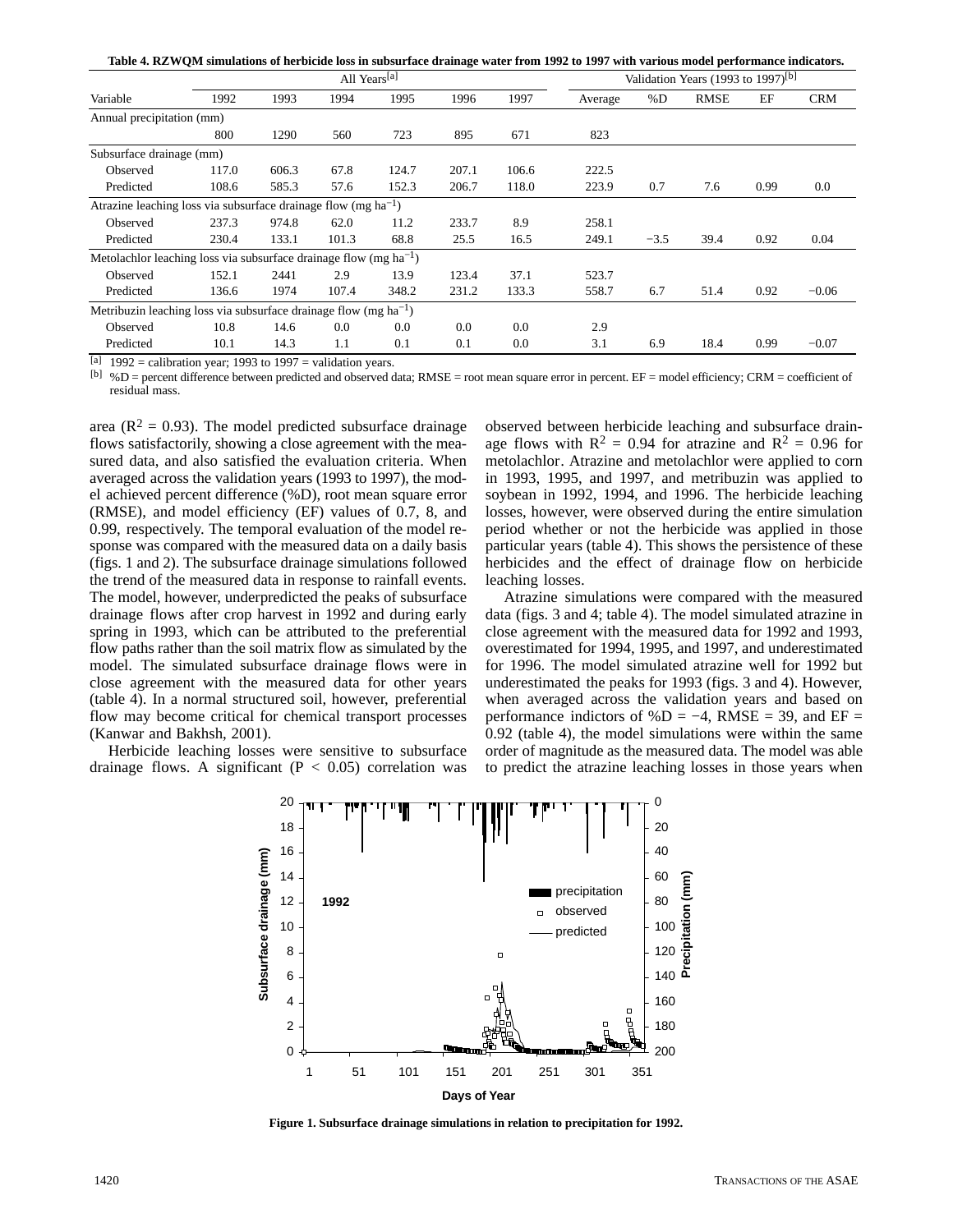

**Figure 2. Subsurface drainage simulations in relation to precipitation for 1993.**



**Figure 3. RZWQM simulations of atrazine leaching losses with subsurface drainage water for 1992.**



**Figure 4. RZWQM simulations of atrazine leaching losses with subsurface drainage water for 1993.**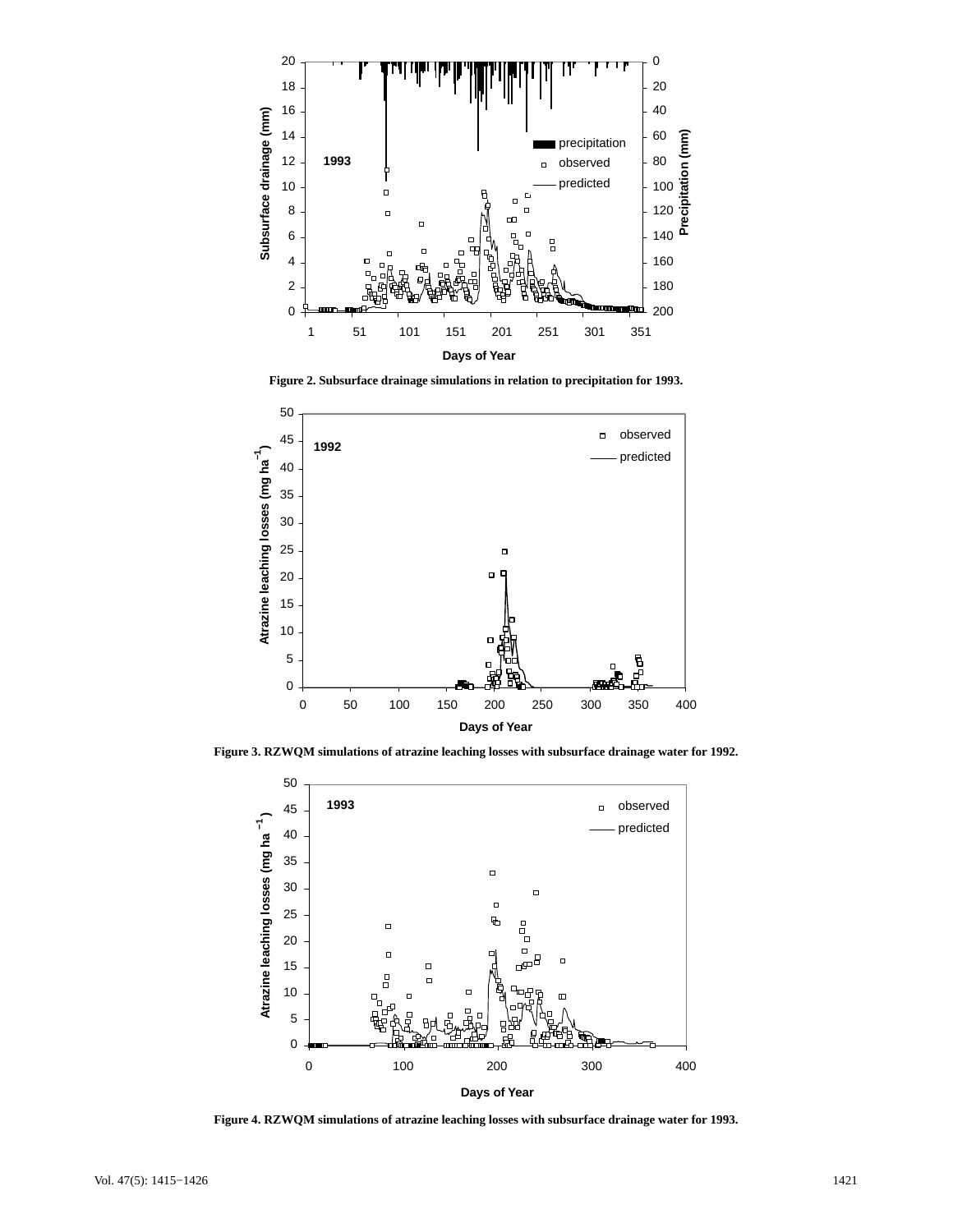

**Figure 5. RZWQM simulations of metolachlor leaching losses with subsurface drainage water for 1992.**



**Figure 6. RZWQM simulations of metolachlor leaching losses with subsurface drainage water for 1993.**



**Figure 7. RZWQM simulations of metribuzin leaching losses with subsurface drainage water for 1992.**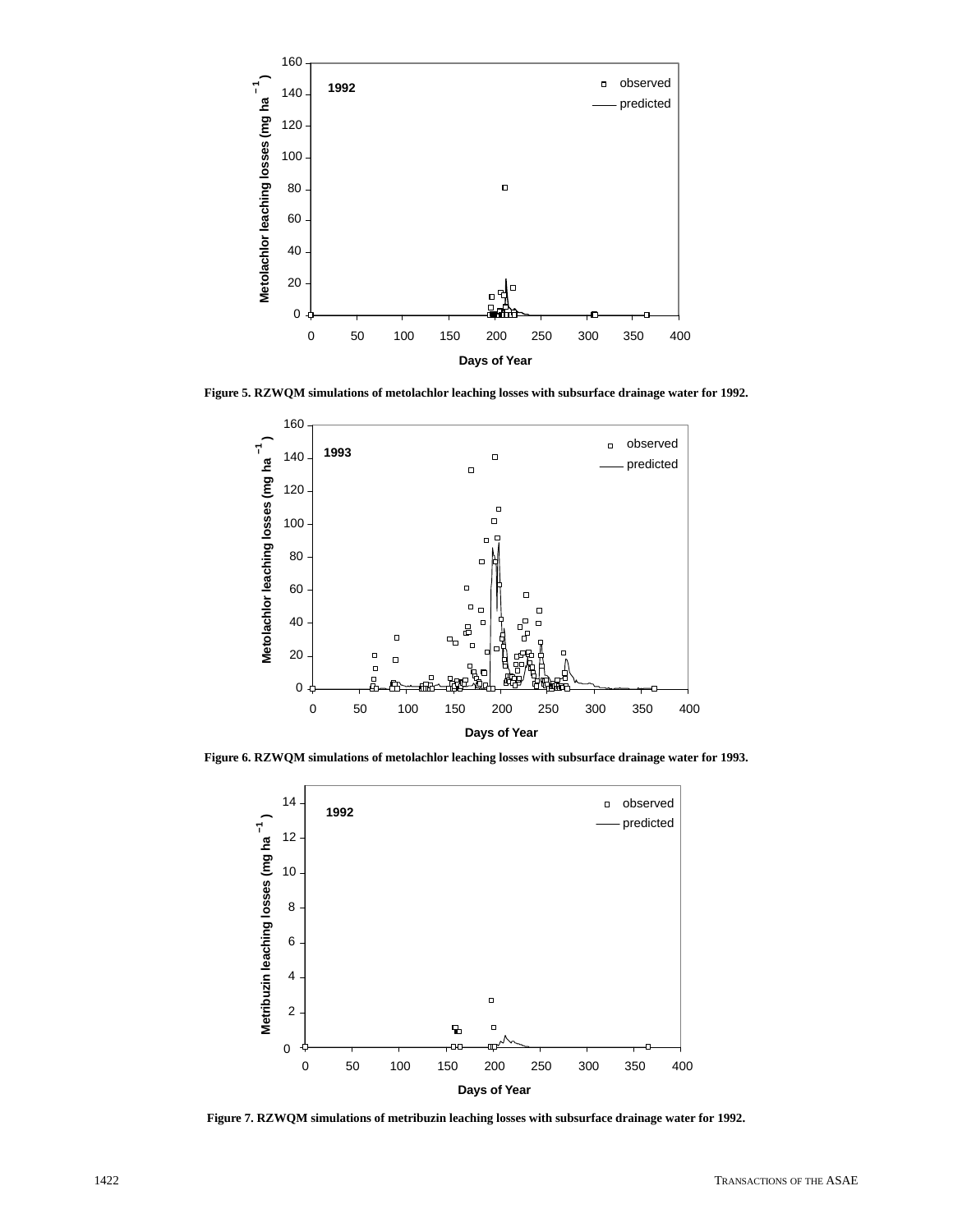

**Figure 8. RZWQM simulations of metribuzin leaching losses with subsurface drainage water for 1993.**

atrazine was not applied, as shown in the observed data. This shows that the model was able to predict the time lag effects on herbicide leaching due to atrazine persistence in the soil profile, as reported by Yuan et al. (2000). Similar predictions for atrazine were reported by Jaynes and Miller (1999) when they simulated another field in the same watershed. The overall average of the simulated values for the validation years was close to the observed data (258 vs. 249 mg ha<sup>-1</sup>) (table 4).

Metolachlor resulted in the maximum leaching losses with subsurface drainage water due to its greater persistence in the soil profile. Metolachlor was detected in all years, although it was only applied to corn in 1993, 1995, and 1997. Metolachlor losses were greatly affected by the drainage volume of the particular years. A significant correlation  $(R<sup>2</sup> = 0.96)$  was observed between subsurface drainage volume and metolachlor leaching losses in subsurface drainage water. The model predictions of metolachlor losses matched with the observed data, (figs. 5 and 6). The model underestimated the peaks of the herbicide leaching losses after crop harvest in 1992 and during early spring of 1993. The model overpredicted in 1994, 1995, 1996, and 1997, probably because of the greater time lag effects simulated by the model. The maximum leaching loss was observed in 1993 due to greater drainage volume for that year. When averaged across the validation years (1993 to 1997), the average values were in close agreement with the observed data, showing evaluation indicators of  $\%D = 7$ , RMSE = 51, and EF = 0.92.

Metribuzin showed minimum leaching losses with subsurface drainage water due to its shortest half−life and lower persistence in the soil profile. The model was able to predict closely the pattern of metribuzin leaching losses when compared with measured data (figs. 7 and 8). When averaged across the validation years, the average predicted values were very close to the measured data (2.9 vs. 3.1 mg ha−1). The evaluation indicators of  $\%D = 7$ , RMSE = 18, and EF = 0.99 were also found to be satisfactory (table 4).

The discrepancies in the model simulations, especially underestimating the peaks of herbicide leaching losses, can be attributed to preferential flow paths developed during the growing season and spring period. Preferential flow has been reported to be an active mechanism for transporting the herbicide in the soil profile and to the subsurface drains (Kanwar and Bakhsh, 2001; Kladivko et al., 1999; Jayachandran et al., 1994). The peak herbicide leaching losses at the start of the rainfall event can also be attributed to herbicide transport from the soil matrix to preferential flow paths between rainfall intervals, which increased the measured herbicide losses at the start of rainfall events (Kladivko et al., 1991). The preferential flow option was not invoked in this study because data on macropores were not available for the experimental site. Using the macropore option with default values, however, did not improve herbicide leaching losses in subsurface drainage water.

#### **FRACTIONAL LEACHING LOSSES**

The total amount of atrazine applied to corn in 1993, 1995, and 1997 was 2.04 kg ha<sup>-1</sup>, at the rate of 0.68 kg ha<sup>-1</sup> (a.i.) each year. The total measured and predicted leaching losses of atrazine from 1993 to 1997 were 1290 and 1245 mg ha<sup>-1</sup>, respectively, which were found to be 0.06% of the herbicide amount applied over a period of 1993 to 1997 (table 4). The metribuzin leaching losses were less than 0.002% of the amount applied to soybean from 1992 through 1997. These fractional leaching losses are within the range of those reported by Kladivko et al. (1999), Jaynes and Miller, (1999), and Yuan et al. (2000).

#### **SENSITIVITY ANALYSIS FOR K***OC* **AND HALF−LIFE EFFECTS ON HERBICIDE LEACHING LOSSES**

The  $K_{oc}$  values were changed from 50 to 250 cc g<sup>-1</sup> with an increment of 50 cc  $g^{-1}$  for atrazine, metolachlor, and metribuzin, and the corresponding effects on herbicide leaching losses were studied (fig. 9). The increase in K*oc* values of atrazine, metolachlor, and metribuzin from 50 to 100 cc g−1 decreased the leaching losses by 66%, 81%, and 84%, respectively. Similarly, the increase in K*oc* values from 200 to 250 cc  $g^{-1}$  decreased the leaching losses for atrazine, metolachlor, and metribuzin by 26%, 39%, and 17%, respectively. Overall, the increase in  $K_{oc}$  values from 50 to 250 cc g<sup>-1</sup> resulted in decrease of leaching losses of atrazine, metolachlor, and metribuzin by 90%, 98%, and 94%, respectively. The absolute increase in rank order of the herbicide leaching losses was metribuzin < atrazine < metolachlor (fig. 9), depending on their adsorption, K*oc*, and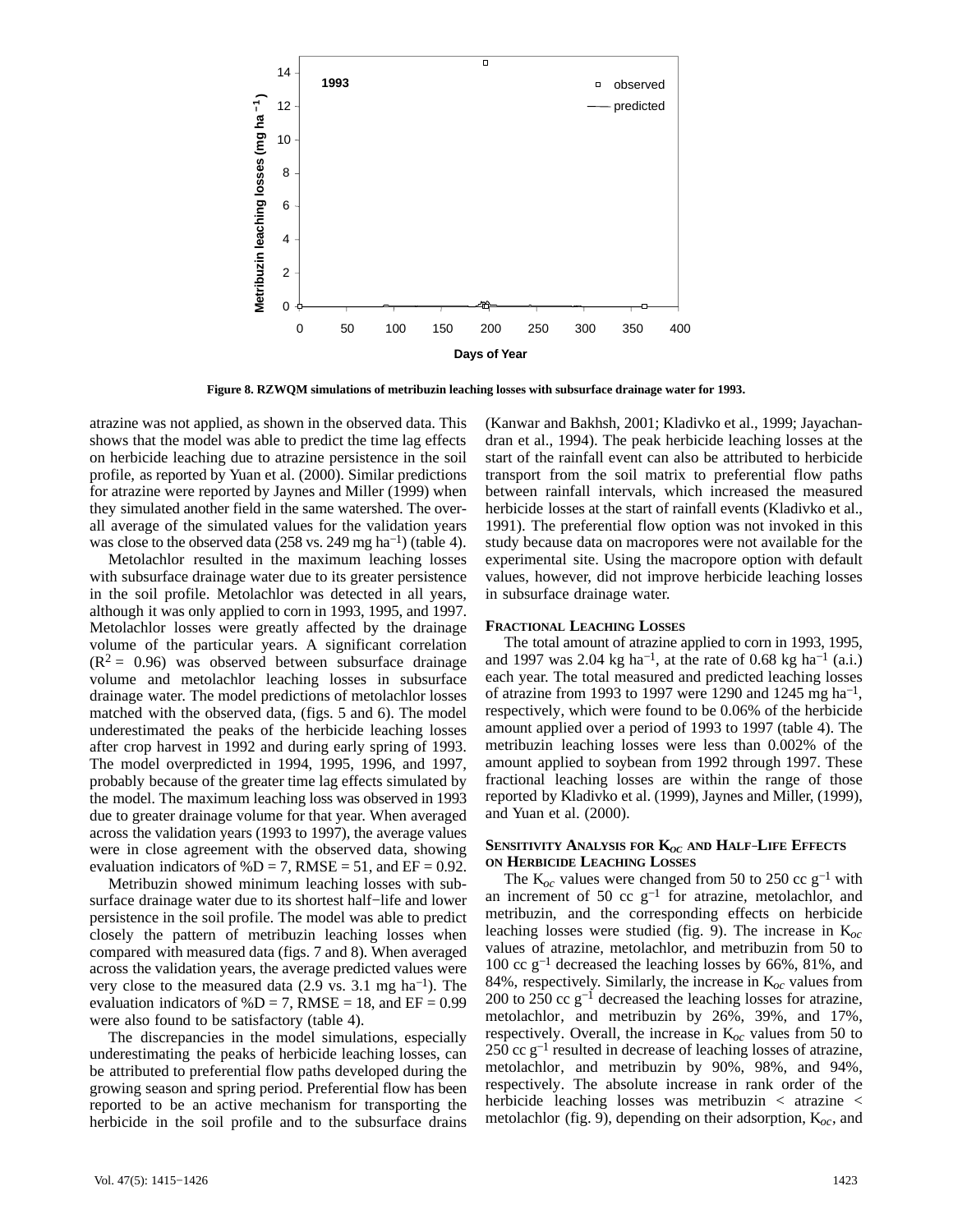

**Figure 9. Sensitivity analysis for soil organic carbon based partitioning coefficient (K***oc***).**

half−life characteristics. These simulations showed that the herbicide leaching losses decreased as K*oc* values increased in subsurface drainage water.

Half−life was the second most sensitive parameter affecting the herbicide leaching losses with subsurface drainage water. The increase in half−life value from 20 to 40 days increased the leaching losses by a factor of 4, 4.5, and 5 for atrazine, metolachlor, and metribuzin, respectively (fig. 10). Overall, the increase in half−life from 20 to 100 days increased the leaching losses by a factor of 18, 17, and 32 for atrazine, metolachlor, and metribuzin, respectively. The order of increase in leaching losses as a function of increase in the half−life values was metribuzin < metolachlor < atrazine. Maximum increase in leaching losses was observed for atrazine, which ranged from 531 to 9337 mg ha<sup>-1</sup> as half-life increased from 20 to 100 days (fig. 10).

#### **CONCLUSIONS**

The improved version of the RZWQM model was calibrated and validated to simulate the herbicide leaching losses with subsurface drainage water using six years (1992 to 1997) of data from a field in the Walnut Creek watershed. The study included sensitivity analysis of the calibrated parameters of the pesticide component of the model to ascertain their effects on the herbicide leaching losses with subsurface drainage water. The following conclusions were drawn:

- The predicted subsurface drainage volumes, when averaged across the validation years (1993 to 1997), showed very close agreement with the measured data and satisfied the evaluation criteria of percent difference between measured and predicted data  $(\%D) = 1$ , root mean square error  $(RMSE) = 8$ , and model efficiency (EF) =  $0.99$ .
- The overall averages of the predicted atrazine, metolachlor, and metribuzin leaching losses with subsurface drainage water were within the same order of magnitude as the measured data. The model was able to simulate the time lag effects on herbicide leaching losses as found in the observed data. Discrepancies were noticed in predicting the herbicide leaching losses for some of the years.
- The partitioning coefficient (K*oc*) and half−life were found to be the most sensitive parameters in the calibration of the pesticide component of the model, and



**Figure 10. Sensitivity analysis for half−life effects on herbicide leaching losses.**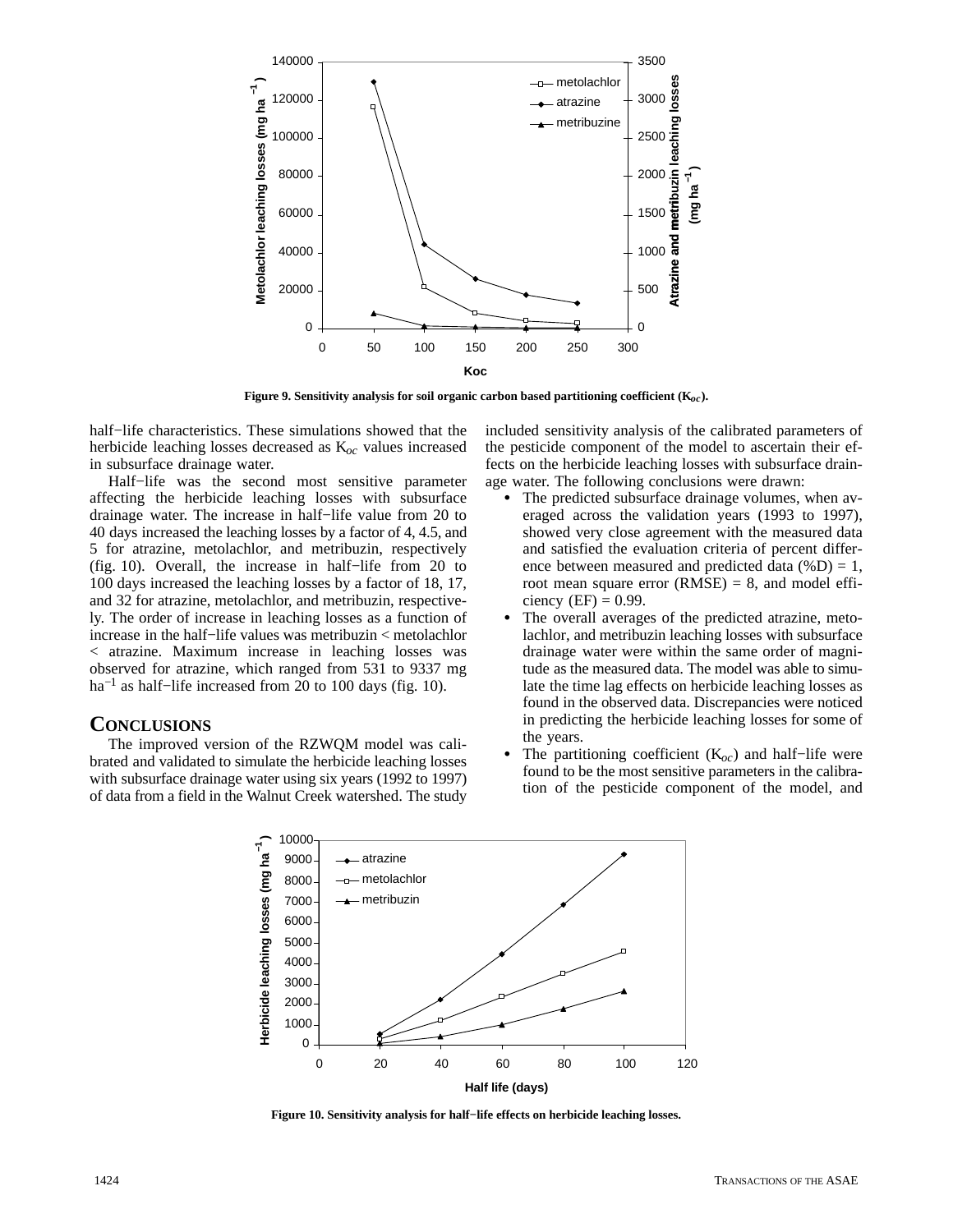changes in these parameters were helpful in adjusting the herbicide leaching losses with subsurface drainage water.

 The model, however, needs to include the development of preferential flow paths during the growing season in cultivated soils in order to improve the prediction of herbicide leaching losses with subsurface drainage water, especially after crop harvest and during the early spring season.

### **REFERENCES**

Ahuja, L. R. 1986. Characterization and modeling of chemical transfer to runoff. *Adv. Soil Sci.* 4: 149−188.

Ahuja, L. R., Q. L. Ma, K. W. Rojas, J. J. T. I. Boestern, and H. J. Farahani. 1996. A field test of Root Zone Water Quality Model − Pesticide and bromide behavior. *Pestic. Sci.* 48(2): 101−108.

Ahuja, L. R., K. W. Rojas, J. D. Hanson, M. J. Shaffer, and L. Ma. 1999. *Root Zone Water Quality Model: Modeling Management Effects on Water Quality and Crop Production.* Highlands Ranch, Colo.: Water Resources Publications.

Azevedo, A. S., R. S. Kanwar, P. Singh, L. Ahuja, and L. S. Pereira. 1997. Simulating atrazine transport using Root Zone Water Quality Model for Iowa soil profiles. *J. Environ. Qual.* 26(1): 153−164.

Bakhsh, A., and R. S. Kanwar. 2001. Simulating tillage effects on nonpoint−source pollution from agricultural lands using GLEAMS. *Trans. ASAE* 44(4): 891−898.

Bakhsh, A., R. S. Kanwar, D. B. Jaynes, T. S. Colvin, and L. R. Ahuja. 2001a. Simulating effects of variable nitrogen application rates on corn yields and NO3−N losses in subsurface drain water. *Trans. ASAE* 44(2): 269−276.

Bakhsh, A., J. L. Hatfield, R. S. Kanwar, L. Ma, and L. R. Ahuja. 2001b. Evaluation of Root Zone Water Quality Model for simulation of nonpoint−source pollution from agricultural lands. ASAE Paper No. 012187. St. Joseph, Mich.: ASAE.

Carsel, R. F., C. M. Smith, L. A. Mulkey, J. D. Dean, and P. P. Jowise. 1984. *User's Manual for the Pesticide Root Zone Model (PRZM), Release 1*. EPA−600/3−84−109. Athens, Ga.: USEPA.

Gaynor, J. D., C. S. Tan, H. Y. F. Ng, C. F. Drury, T. W. Welacky, and I. J. van Wesenbeeck. 2000. Tillage and controlled drainage−subirrigated management effects on soil persistence of atrazine, metolachlor, and metribuzin in corn. *J. Environ. Qual.* 29(3): 936−947.

Hallberg, G. R. 1989. Pesticide pollution of groundwater in the humid United States. *Agric. Ecosyst. Environ.* 26: 299−367.

Hanson, J. D., K. W. Rojas, and M. J. Shaffer. 1999. Calibrating the Root Zone Water Quality Model. *Agron. J.* 91(2): 171−177.

Hatfield, J. L., D. B. Jaynes, and J. H. Prueger. 1998. Environmental impacts of agricultural drainage in the Midwest. In *Drainage in the 21st Century: Food Production and the Environment. Proc.7th Annual Drainage Symp.*, 28−35. St. Joseph, Mich.: ASAE.

Hatfield, J. L., D. B. Jaynes, M. R. Burkat, C. A. Cambardella, T. B. Moorman, J. H. Prueger, and M. A. Smith. 1999. Water quality in Walnut Creek watershed: Setting and farming practices. *J. Environ. Qual.* 28(1): 11−24.

Hutson, J. L., and R. J. Wagenet. 1992. Leaching estimation and chemistry model: A process−based model of water and solute movement, transformation, plant uptake, and chemical reactions in the unsaturated zone. Version 3. Ithaca, N.Y.: Cornell University, Department of Agronomy.

Jayachandran, K., T. R. Steinheimer, L. Somasundaram, T. B. Moorman, R. S. Kanwar, and J. R. Coats. 1994. Occurrence of atrazine and degradates as contaminants of subsurface drainage and shallow groundwater. *J. Environ. Qual.* 23(2): 311−319.

Jaynes, D. B., and J. G. Miller. 1999. Evaluation of the Root Zone Water Quality Model using field−measured data from the Iowa MSEA. *Agron. J.* 91(2): 192−200.

Jaynes, D. B., J. L. Hatfield, and D. W. Meek. 1999. Water quality in Walnut Creek watershed: Herbicides and nitrate in surface waters. *J. Environ. Qual.* 28(1): 45−59.

Kanwar, R. S., and A. Bakhsh. 2001. Preferential flow and its effects on nitrate and herbicide leaching to groundwater under various tillage systems. In *Proc. 2nd Intl. Symp. Preferential Flow: Water Movement and Chemical Transport in the Environment*, 165−168. St. Joseph, Mich.: ASAE.

Kanwar, R. S., T. S. Colvin, and D. L. Karlen. 1997. Ridge, moldboard, chisel, and no−till effects on subsurface drainage water quality beneath two cropping system. *J. Prod. Agric.* 10(2): 227−234.

Kanwar, R. S., D. Bjorneberg, and D. Baker. 1999. An automated system for monitoring the quality and quantity of subsurface drain flow. *J. Agric Eng. Res.* 73(2): 123−129.

Kladivko, E. J., G. E. Van Scoyoc, E. J. Monke, K. M. Oates, and W. Pask. 1991. Pesticide and nutrient movement into subsurface tile drains on a silt loam soil in Indiana. *J. Environ. Qual.* 20(1): 264−270.

Kladivko, E. J., J. Grochulska, R. F. Turco, G. E. Van Scoyoc, and J. D. Eigel. 1999. Pesticide and nitrate transport into subsurface tile drains of different spacings. *J. Environ. Qual.*28(3): 997−1004.

Knisel, W. G., and E. Turtola. 2000. GLEAMS model application on a heavy clay soil in Finland. *Agric. Water Manage.* 43(3): 285−309.

Larson, J. L., R. J. Gilliom, and P. D. Capel. 1999. Pesticides in stream of the United States − Initial results from the national water quality assessment program. USGS Water Resources Investigation Report 98−4222. Sacramento, Cal.: U.S. Geological Survey.

Leonard, R. A., W. G. Knisel, and D. A. Still. 1987. GLEAMS: Groundwater loading effects of agricultural management systems. *Trans. ASAE* 30(5): 1403−1418.

Loague, K., and R. E. Green. 1991. Statistical and graphical methods for evaluating solute transport models: Overview and application. *J. Contam. Hydrol.* 7(1/2): 51−73.

Ma, L., M. J. Shaffer, J. K. Boyd, R. Waskom, L. R. Ahuja, K. W. Rojas, and C. Xu. 1998. Manure management in an irrigated silage corn field: Experiment and modeling. *SSSA J.* 62(4): 1006−1017.

Ma, L., J. C. Ascough II, L. R. Ahuja, M. J. Shaffer, J. D. Hanson, and K. W. Rojas. 2000. Root Zone Water Quality Model sensitivity analysis using Monte Carlo simulation. *Trans. ASAE* 43(4): 883−895.

Ma, L., L. R. Ahuja, J. C. Ascough II, M. J. Shaffer, K. W. Rojas, R. W. Malone, and M. R. Cameira. 2001. Integrating system modeling with field research in agriculture: Applications of the Root Zone Water Quality Model (RZWQM). *Adv. Agron.* 71: 233−292.

Nash, J. E., and J. E. Sutcliffe. 1970. River flow forecasting through conceptual models: Part 1. A discussion of principles. *J. Hydrol.* 10(3): 282−290.

Smith, R. E., and V. A. Ferreira. 1986. Effect of soil hydraulic properties on root zone transport processes. In *Proc. 6th Annual AGU Front Range Branch Hydrology Days*, 123−137. Ft. Collins, Colo.: Hydrology Days Publications.

Topp, E., W. N. Smith, W. D. Reynolds, and S. U. Khan. 1994. Atrazine and metolachlor dissipation in soils incubated in undisturbed cores, repacked cores, and flasks. *J. Environ. Qual.* 23(4): 693−700.

USDA. 1994. Primary characterization data, Boone County, Iowa. Lincoln, Neb.: USDA−ARS National Soil Survey Center.

Vinten, A. J. A., H. Frenkel, J. Shalhevet, and D. A. Elston. 1991. Calibration and validation of a modified steady−state model of